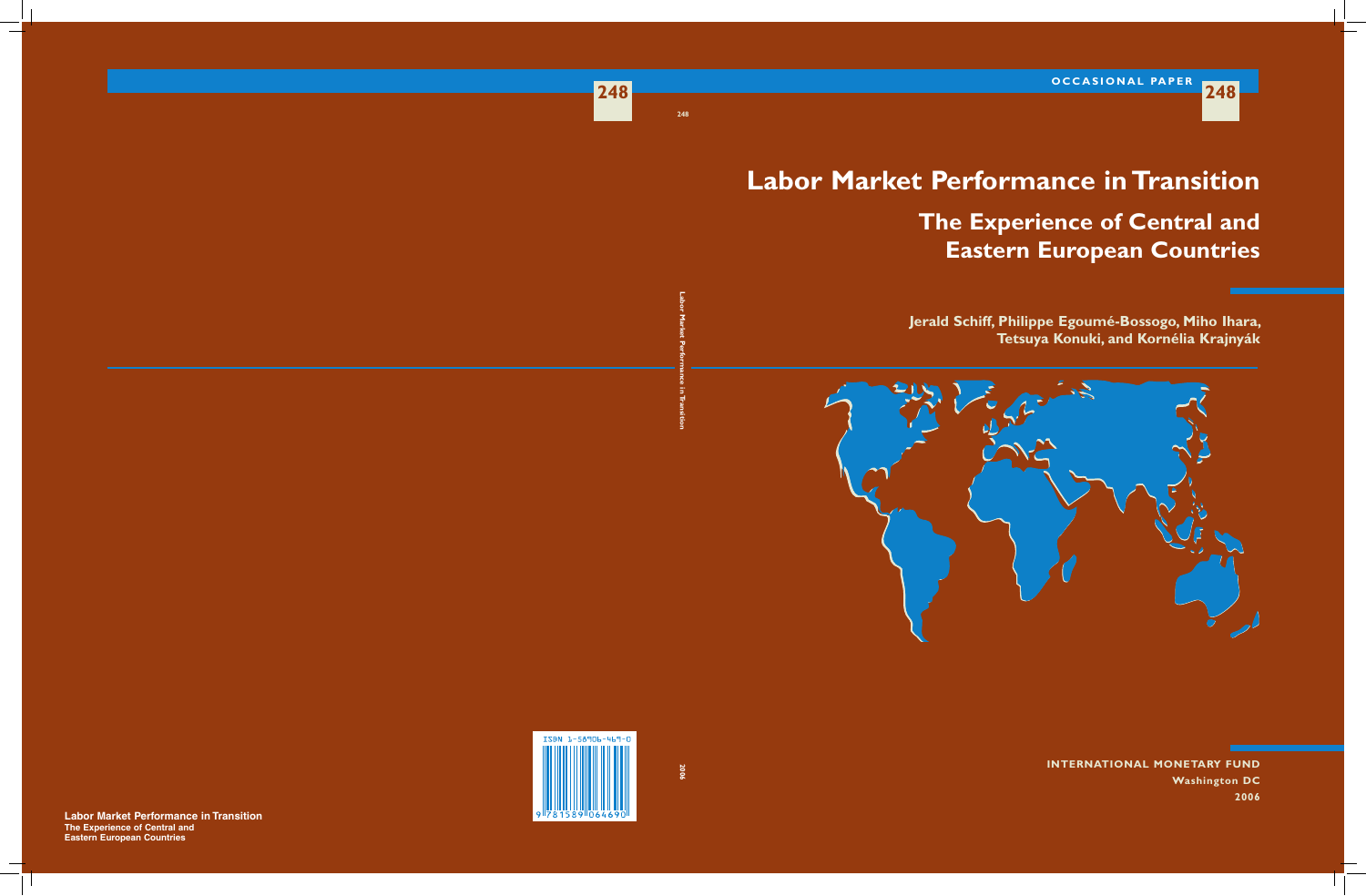# **Labor Market Performance in Transition**

**The Experience of Central and Eastern European Countries**

**Jerald Schiff, Philippe Egoumé-Bossogo, Miho Ihara, Tetsuya Konuki, and Kornélia Krajnyák**

> **INTERNATIONAL MONETARY FUND Washington DC 2006**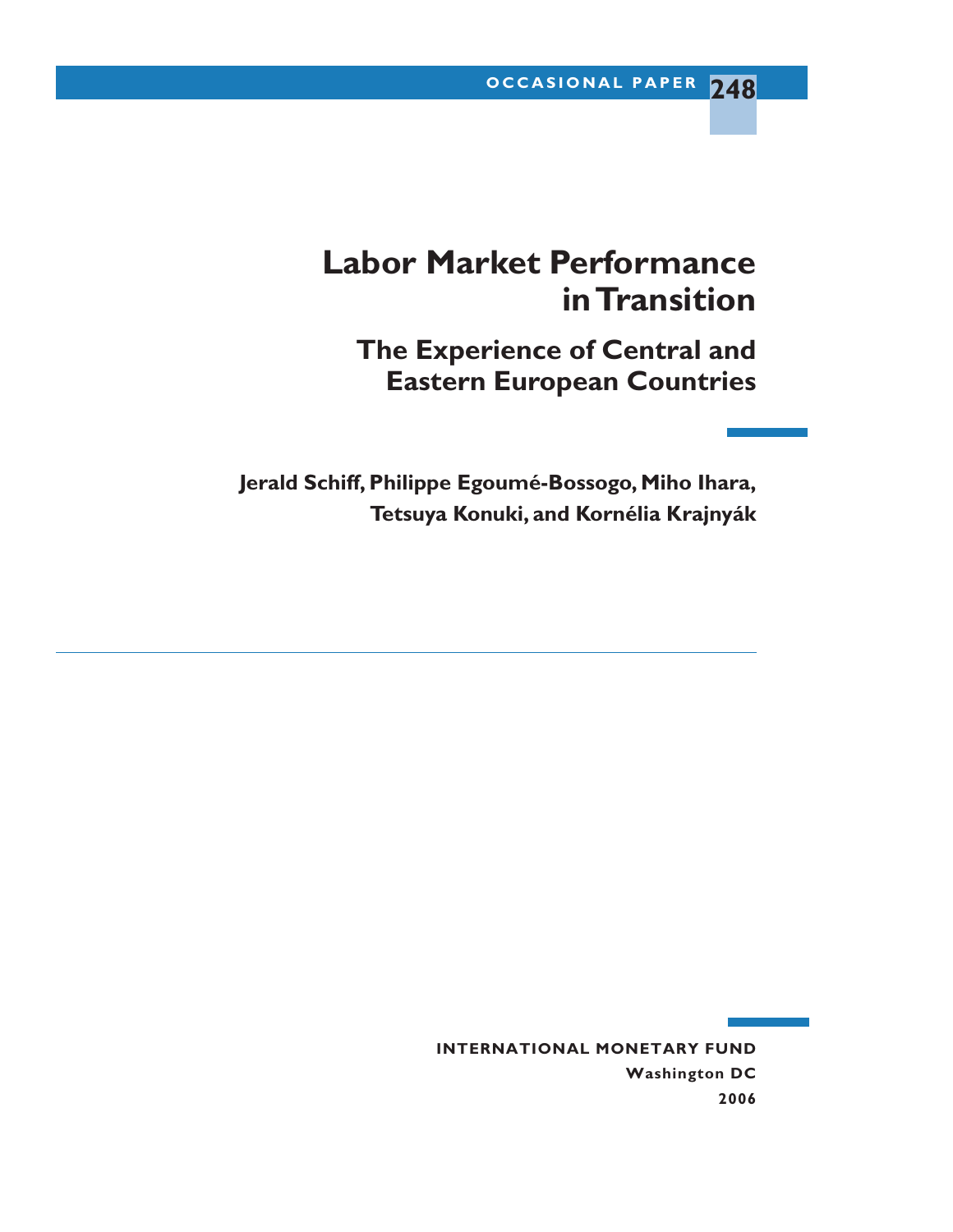© 2006 International Monetary Fund

Production: IMF Multimedia Services Division

#### **Cataloging-in-Publication Data**

Labor market performance in transition : the experience of Central and Eastern European countries / Jerald Alan Schiff ... [et al.] — Washington, D.C. : International Monetary Fund, 2006.

p. cm. — (Occasional paper ; 248)

ISBN 1-58906-469-0 Includes bibliographical references.

1. Labor market — Europe, Central. 2. Labor market – Europe, Eastern.

3. Unemployment — Europe, Central. 4. Unemployment — Europe, Eastern.

5. Unemployment — Europe, Central — Statistics. I. Schiff, Jerald Alan. II. Occasional paper (International Monetary Fund) ; no. 248 HD5764.7.A6L32 2006

> Price: US\$28.00 (US\$25.00 to full-time faculty members and students at universities and colleges)

Please send orders to: International Monetary Fund, Publication Services 700 19th Street, N.W., Washington, D.C. 20431, U.S.A. Tel.: (202) 623-7430 Telefax: (202) 623-7201 E-mail: publications@imf.org Internet: http://www.imf.org

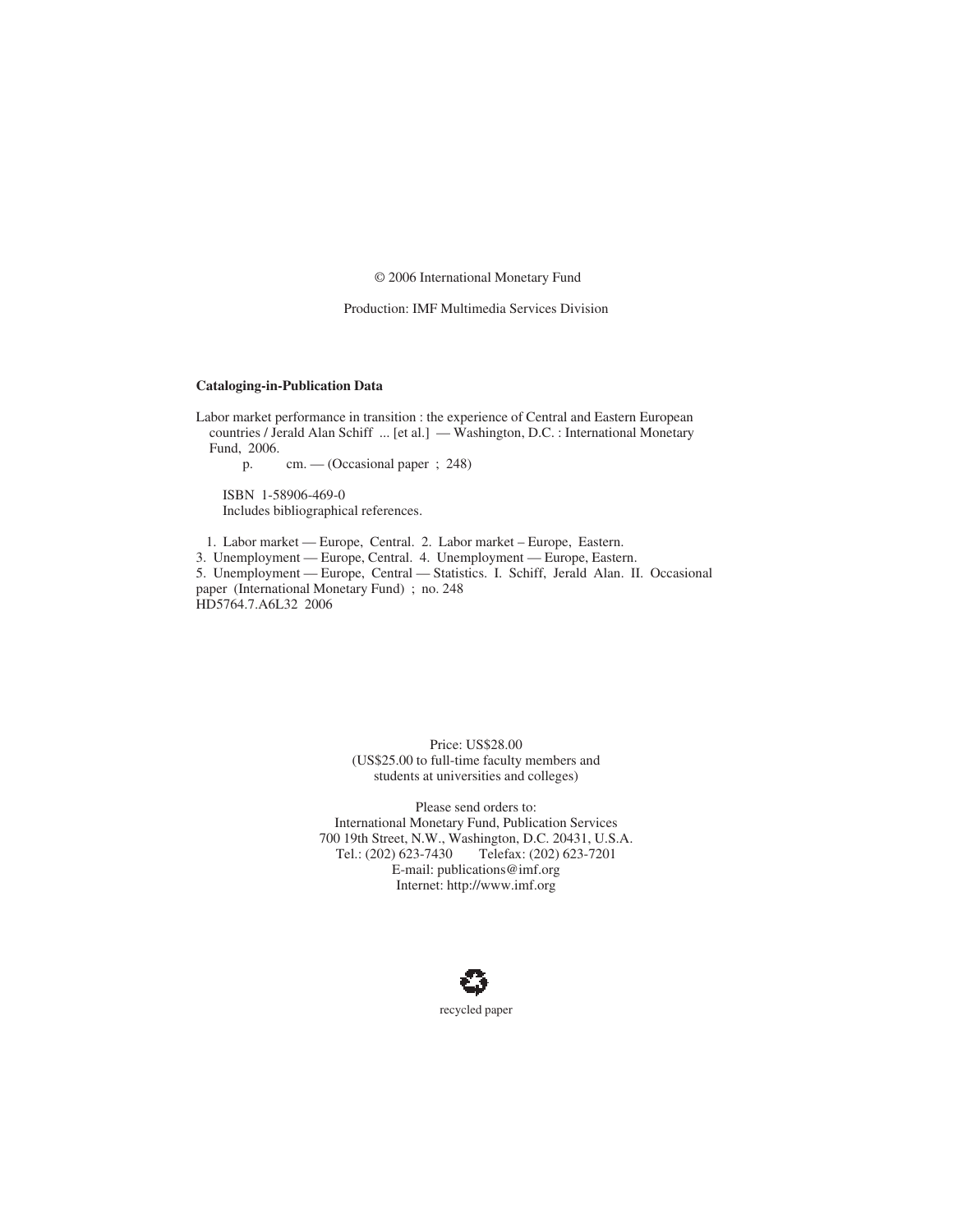### **Contents**

| <b>Preface</b><br>vii |                                                                      |          |
|-----------------------|----------------------------------------------------------------------|----------|
|                       | <b>Abbreviations</b>                                                 | ix       |
| п                     | <b>Overview</b>                                                      | L        |
| Ш                     | Labor Market Developments in Transition: The Stylized Facts          | 3        |
|                       | Labor Market Participation<br><b>Employment Developments</b>         | 3<br>8   |
|                       | Unemployment                                                         | 9<br>11  |
|                       | Regional Unemployment<br><b>Wage Developments</b>                    | 11       |
|                       | Policies and Labor Market Outcomes                                   | 12       |
|                       | <b>Stylized Facts and Questions Raised</b>                           | 29       |
| Ш                     | Labor Markets in Transition: An Econometric Analysis                 | 30       |
|                       | A Brief Literature Review                                            | 30       |
|                       | A Simple Analytical Framework                                        | 30       |
|                       | Econometric Analysis: Determinants of Unemployment in Transition     | 32       |
|                       | Data Issues and Econometric Results                                  | 34<br>36 |
|                       | Country Case Studies: What Works Best?                               |          |
| $\mathbf{I}$          | <b>Understanding Persistent Regional Disparities in Unemployment</b> | 44       |
|                       | Differences in Labor Market Performance: An Overview                 | 44       |
|                       | Labor Mobility: The Individual Worker's Decision                     | 49       |
|                       | Job Mobility: The Firm's Decision                                    | 52       |
| v                     | <b>Policy Lessons: Reducing Unemployment in Transition</b>           | 56       |
|                       | <b>Appendixes</b>                                                    |          |
|                       | <b>I.</b> Data Sources and Issues                                    | 58       |
|                       | II. Country Case Studies                                             | 60       |
|                       | III. Models of Worker and Firm Decision Making in a Regional Context | 72       |
|                       | <b>Bibliography</b>                                                  | 77       |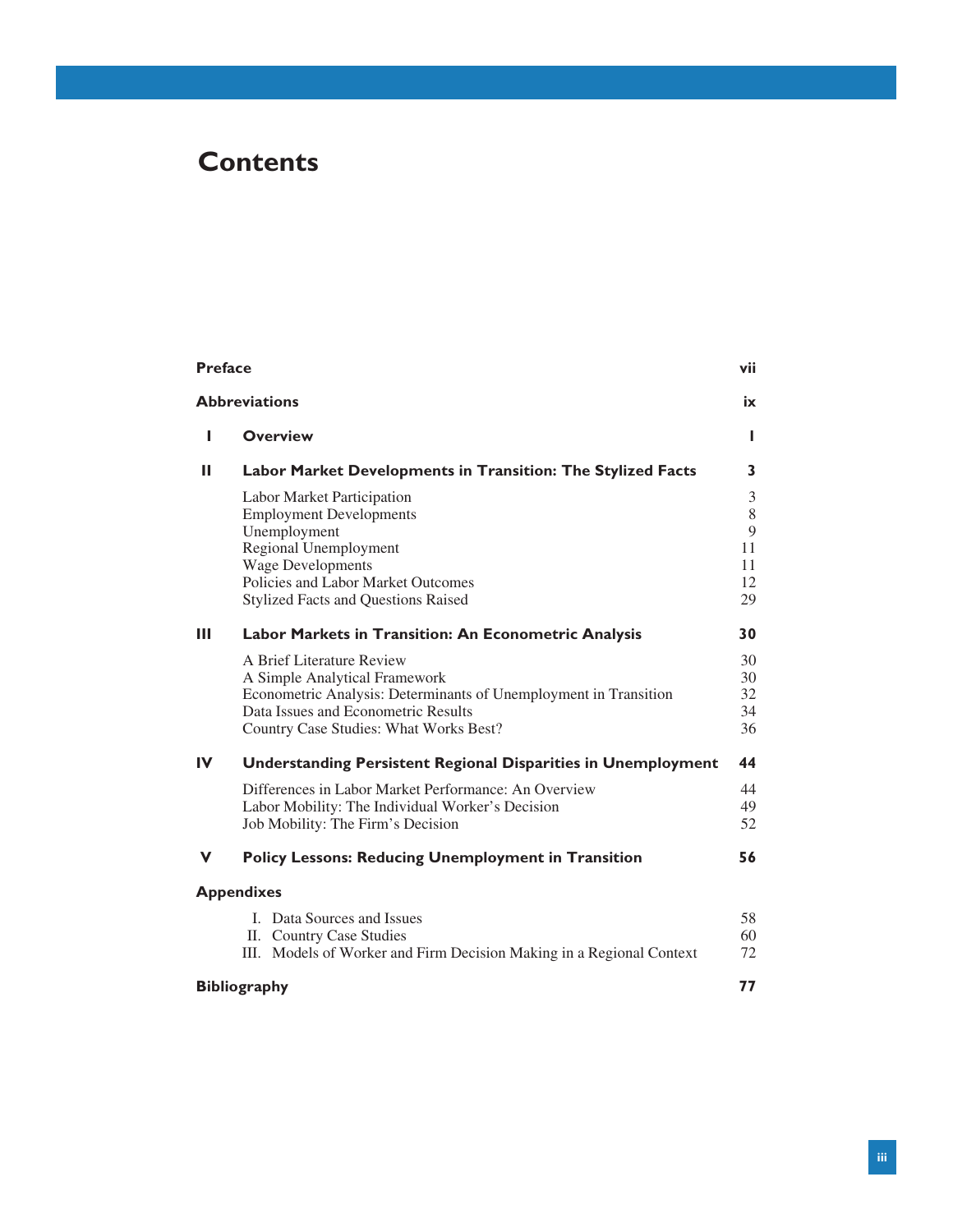#### **Figures**

|               | 2.1. Labor Participation Rates                                                              | 9  |
|---------------|---------------------------------------------------------------------------------------------|----|
|               | 2.2. Real GDP and Employment                                                                | 10 |
|               | 2.3. Private Sector Share in Employment                                                     | 12 |
|               | 2.4. Employment by Sector                                                                   | 13 |
|               | 2.5. Productivity by Sector                                                                 | 14 |
|               | 2.6. Unemployment Rates                                                                     | 15 |
|               | 2.7. Long-Term Unemployment                                                                 | 16 |
|               | 2.8. Regional Unemployment Rates                                                            | 26 |
|               | 2.9. Real Wages                                                                             | 27 |
|               | 2.10. Statutory Overall Tax Rates on Labor Income                                           | 27 |
|               | 2.11. Minimum Wages                                                                         | 28 |
|               | 2.12. Statutory Replacement Ratios of Unemployment Benefits to<br><b>Average Gross Wage</b> | 28 |
|               | 3.1. Employment Dynamics in Transition Countries:                                           |    |
|               | A Simple Framework                                                                          | 31 |
|               | 3.2. Sources of Growth                                                                      | 32 |
|               | 3.3. Employment and Real GDP Per Capita                                                     | 33 |
|               | 3.4. Unemployment Residuals                                                                 | 39 |
|               | 3.5. Gross Monthly Wages and GDP per Employee, 2003                                         | 41 |
|               | 3.6. Strictness of Employment Protection and Size of Shadow Economy                         | 42 |
|               | 4.1. Unemployment and Its Regional Dispersion                                               | 45 |
|               | 4.2. Unemployment and Structural Change                                                     | 46 |
|               | 4.3. Commuting Frequency and Unemployment                                                   | 48 |
|               | 4.4. Unemployment and Car Ownership, Hungarian Regions, 2002                                | 49 |
|               | 4.5. Unemployment and Home Ownership: Selected<br>European Nations in the 1990s             | 51 |
|               | 4.6. Unemployment and Main Phone Lines, Hungarian Regions, 2002                             | 54 |
|               | A2.1. Productivity, Wages, and Unit Labor Costs in the Private Sector                       | 65 |
|               | A2.2. Real Wages                                                                            | 66 |
|               | A3.1. Benefits from Labor Market Choices Under Different                                    |    |
|               | <b>Transaction Costs</b>                                                                    | 73 |
|               | A3.2. Benefits from Different Labor Market Choices Under Various                            |    |
|               | <b>Labor Market Conditions</b>                                                              | 74 |
|               | A3.3. Benefits from Different Labor Market Choices for Insiders                             |    |
|               | and Outsiders if Privilege Is Not Portable                                                  | 75 |
| A3.4.         | Benefits from Different Labor Market Choices for Insiders                                   |    |
|               | and Outsiders if Privilege Is Portable                                                      | 76 |
|               |                                                                                             |    |
| <b>Tables</b> |                                                                                             |    |
|               | 2.1. Selected Macroeconomic Indicators                                                      | 4  |
| 2.2.          | <b>EBRD</b> Transition Indicators                                                           | 8  |
| 2.3.          | Bulgaria: Labor Force Survey Results                                                        | 17 |
| 2.4.          | Croatia: Labor Force Survey Results                                                         | 18 |
| 2.5.          | Czech Republic: Labor Force Survey Results                                                  | 19 |
| 2.6.          | Estonia: Labor Force Survey Results                                                         | 20 |
| 2.7.          | Hungary: Labor Force Survey Results                                                         | 21 |
| 2.8.          | Latvia: Labor Force Survey Results                                                          | 22 |
|               | 2.9. Lithuania: Labor Force Survey Results                                                  | 23 |
| 2.10.         | Slovak Republic: Labor Force Survey Results                                                 | 24 |
| 2.11.         | Slovenia: Labor Force Survey Results                                                        | 25 |
| 2.12.         | Employment Protection Legislation Index (EPL)                                               | 29 |
|               |                                                                                             |    |

3.1. Panel Estimation (Arellano-Bond): Employment and Unemployment 36 3.2. Impact of Terms of Trade (TOT) Shocks on the Employment Rate in the Presence of Labor Market Institutions (LMI) 38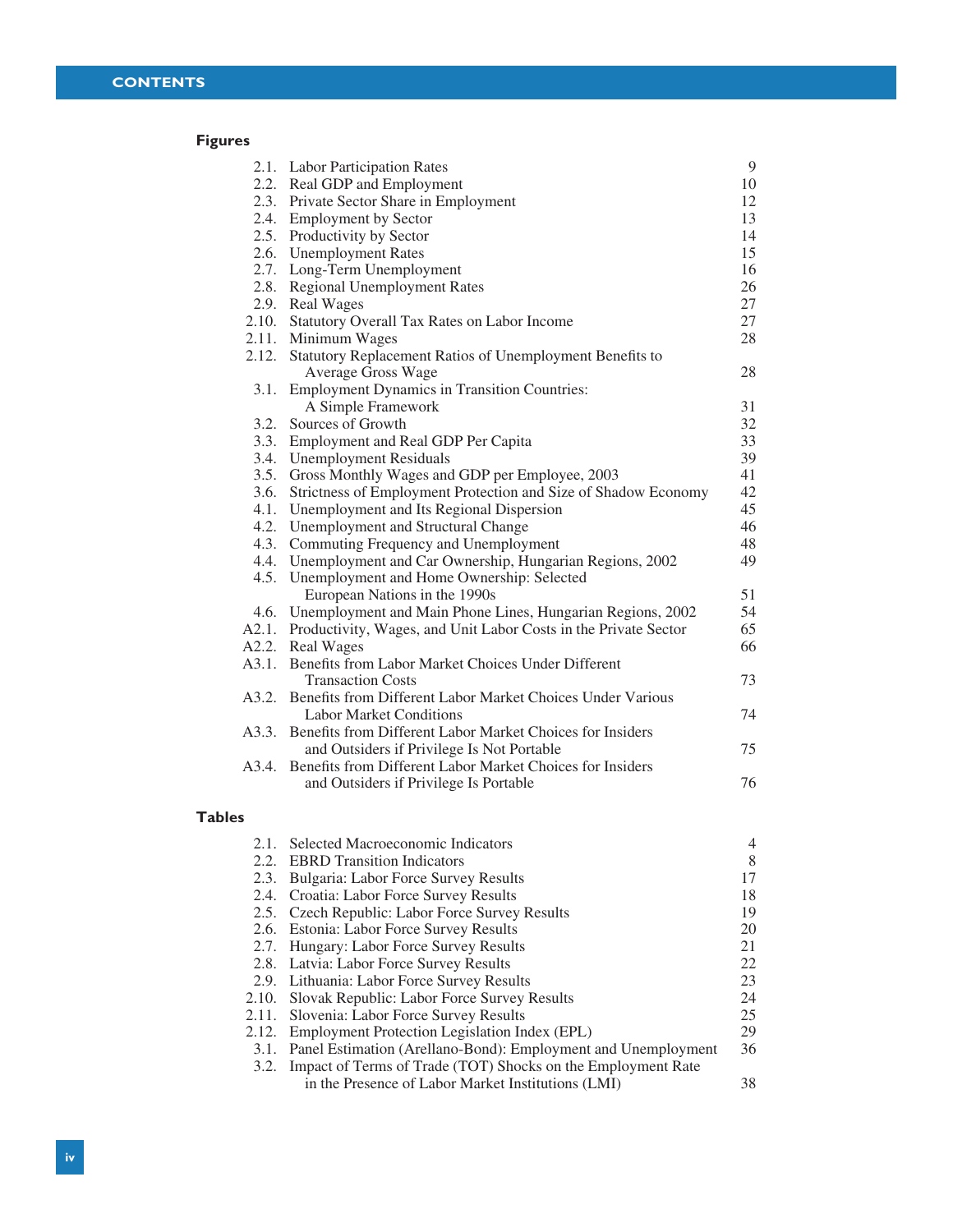| 3.3. Selected Business Environment Indicators                      | 40 |
|--------------------------------------------------------------------|----|
| 3.4. OLS Estimation on the Impact of EPL on Shadow Economy         | 42 |
| 4.1. Basic Indicators, Hungarian and Czech Regions                 | 47 |
| 4.2. Indicators of Commuting Costs in Selected Countries           | 49 |
| 4.3. Indicators of Job Creation by Regional Unemployment Quintiles |    |
| in Hungary                                                         | 50 |
| 4.4. House Ownership in Selected Countries                         | 50 |
| 4.5. Skill Endowments                                              | 52 |
| 4.6. Motivation of Austrian Outward Direct Investors, End-1999     | 53 |
| 4.7. Unemployment Rate and the FDI Sector's Share in the           |    |
| Corporate Sector's Employment in Hungarian Regions                 | 53 |
| A2.1. Regional Inequalities in Hungary, 2003:Q3                    | 65 |
|                                                                    |    |

The following conventions are used in this paper:

- . . . to indicate that data are not available or not applicable;
- to indicate that the figure is zero or less than half the final digit shown;
- between years or months (for example, 2004–05 or January–June) to indicate the years or months covered, including the beginning and ending years or months;
- / between years or months (for example, 2004/05) to indicate a fiscal or financial year.

"Billion" means a thousand million; "trillion" means a thousand billion.

"Basis points" refer to hundredths of 1 percentage point (for example, 25 basis points are equivalent to  $\frac{1}{4}$  of 1 percentage point).

Minor discrepancies between constituent figures and totals are due to rounding.

\* \* \*

As used in this report, the term "country" does not in all cases refer to a territorial entity that is a state as understood by international law and practice. As used here, the term also covers some territorial entities that are not states but for which statistical data are maintained on a separate and independent basis.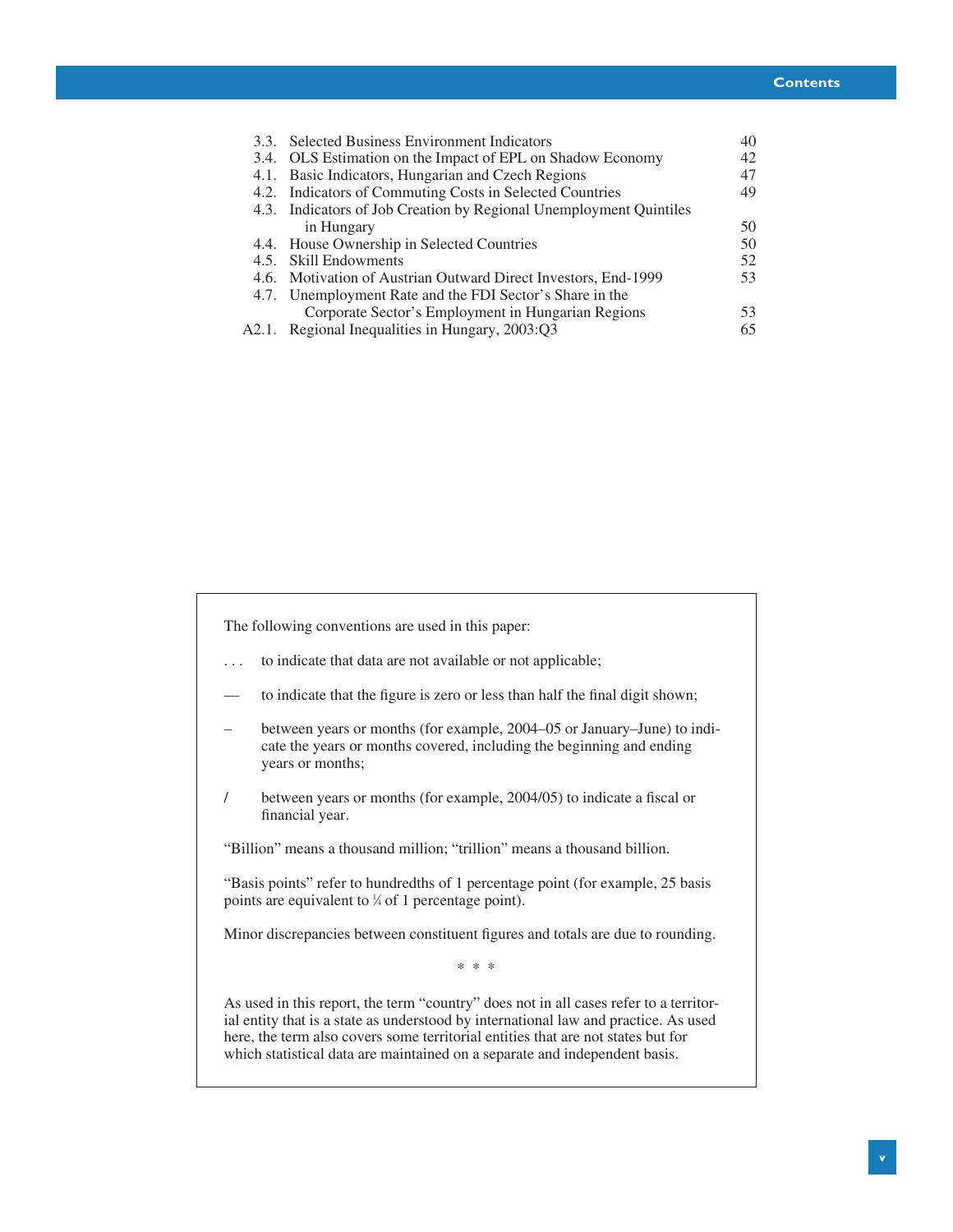### **Preface**

This Occasional Paper analyzes the labor market experiences of the countries of Central and Eastern Europe during their transition from centrally planned to market-based economies. The paper highlights remaining weaknesses in labor markets in these countries—still-high rates of unemployment and long-term unemployment in many countries, and the concentration of unemployment in selected poor regions—and suggests a broad policy road map for addressing these problems.

The paper was prepared by a team comprising Jerald Schiff, Philippe Egoumé-Bossogo, Miho Ihara, Tetsuya Konuki, and Kornélia Krajnyák. In addition, Nadia Choueiri, Paulo Drummond, and David Moore contributed valuable country case studies, which appear in Appendix II of the paper. The authors would like to thank Carlo Cottarelli, Susan Schadler, and numerous economists in the IMF's European Department for their comments and for help with data at various stages of the process of producing this paper. Anna Unigovskaya provided excellent research assistance, and Sara Salimi and Ana Rosa Reyes ably assisted in preparing the manuscript. James McEuen of the IMF's External Relations Department edited the manuscript and coordinated production of the publication.

The opinions expressed in this paper are solely those of the authors and do not necessarily reflect the views of the International Monetary Fund or its Executive Directors.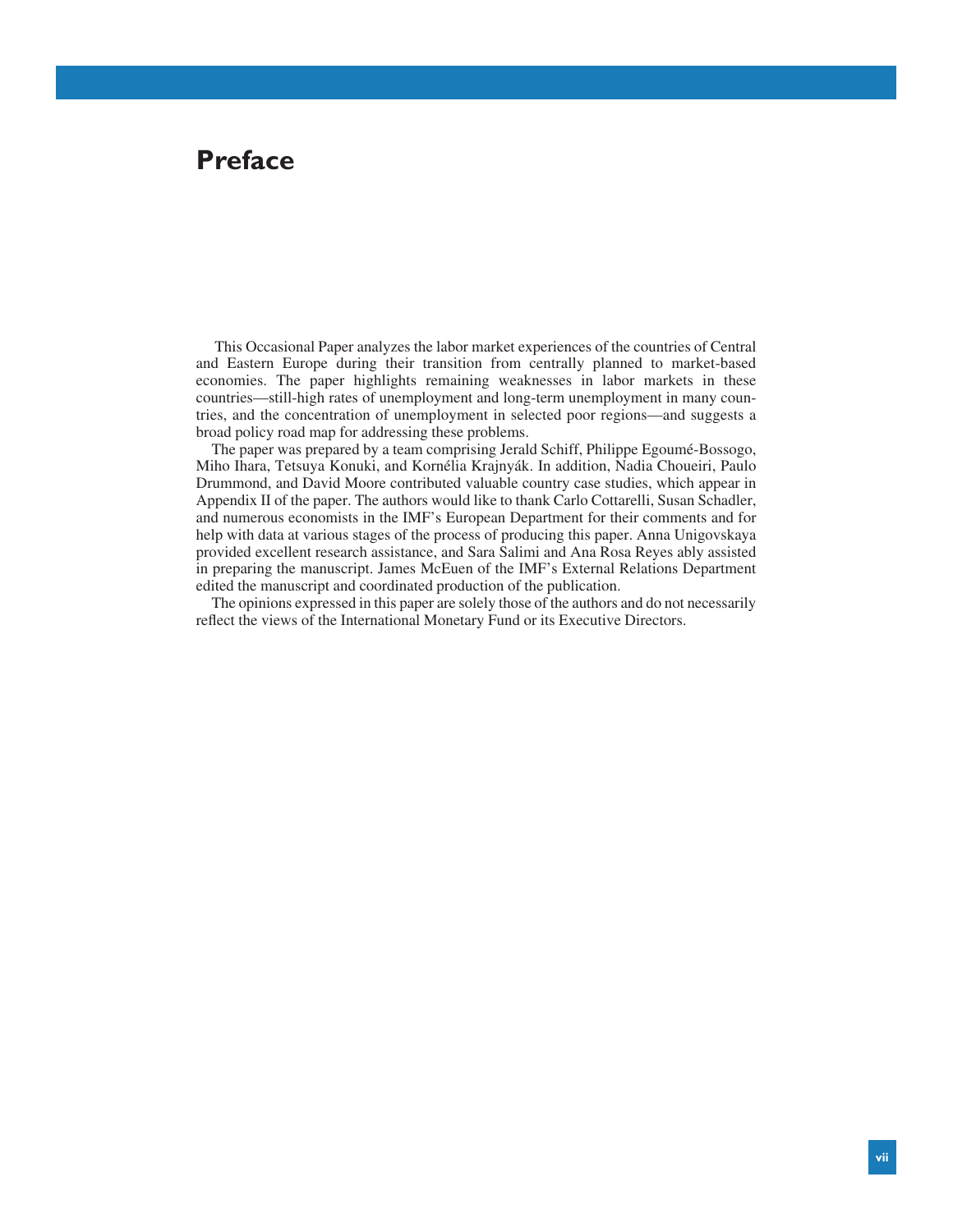## **Abbreviations**

| $A - B$<br><b>ALMP</b> | Arellano-Bond<br>Active labor market policy                              |
|------------------------|--------------------------------------------------------------------------|
| <b>CEE</b>             | Central and Eastern European                                             |
| <b>CIS</b>             | Commonwealth of Independent States                                       |
| <b>EBRD</b>            | European Bank for Reconstruction and Development                         |
| EPL                    | Employment protection legislation index                                  |
| EU                     | European Union                                                           |
| $EU-15$                | EU pre-2004: Austria, Belgium, Denmark, Finland, France, Germany,        |
|                        | Greece, Ireland, Italy, Luxembourg, the Netherlands, Portugal, Spain,    |
|                        | Sweden, and the United Kingdom                                           |
| <b>GDP</b>             | Gross domestic product                                                   |
| i.i.d.                 | Independent and identically distributed                                  |
| ILO.                   | <b>International Labor Organization</b>                                  |
| <b>LFS</b>             | Labor force survey                                                       |
| <b>OLS</b>             | Ordinary least squares                                                   |
| <b>NUTS</b>            | Nomenclature of Territorial Units for Statistics (Nomenclature des Units |
|                        | Territoriales Statistiques)                                              |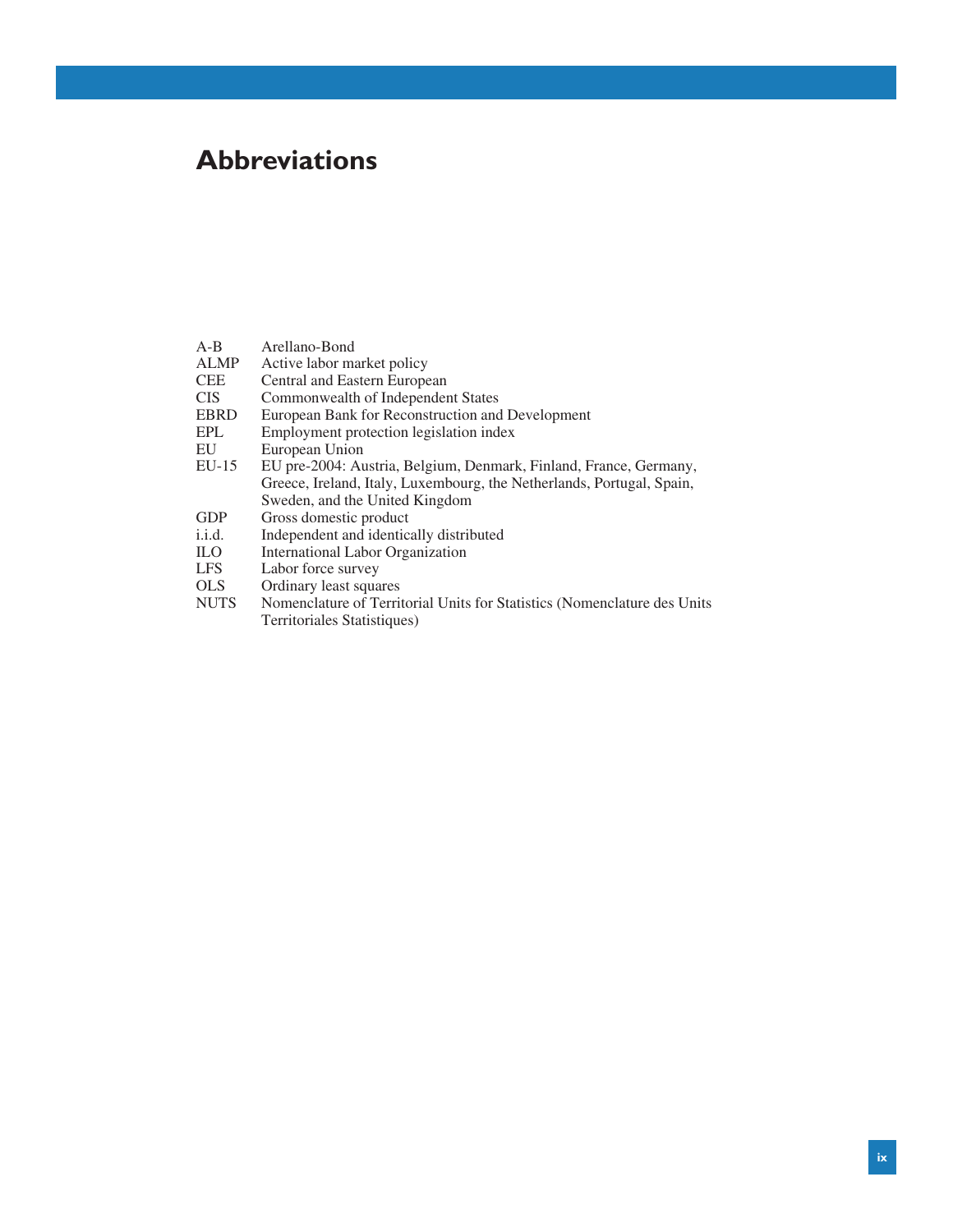# **I Overview**

**M** ore than a decade after the start of transition, the unemployment rate remains in double digits in a number of Central and Eastern European (CEE) countries. After a period of gradual decline, unemployment has actually increased recently in several transition economies. In addition, in a number of these countries, long-term unemployment rates are high, and regional variations in unemployment large.

The failure of unemployment rates to decline significantly in many countries—including some with good growth performance—is something of a puzzle. At the outset of the transition there were expectations that quick, market-driven reallocation of resources would lead to a rapid decline in unemployment after an initial surge. However, this did not happen, even though labor market institutions in these countries are considered generally flexible and minimum wage and unemployment insurance levels modest. Understanding better this phenomenon may have consequences beyond the transition context, since many countries undergoing market-oriented reforms may need to struggle with initial increases in unemployment.

This Occasional Paper seeks to explain the persistence of high unemployment in transition economies. We focus, in particular, on three interrelated issues:

- How has the process of transition from largely centrally planned to market economies affected labor market performance?
- What part do labor market institutions and policies play in explaining developments over time and across countries? A large literature for industrial countries establishes that rigid labor market institutions correlate positively with unemployment. This paper seeks to fill a gap in the literature by analyzing the impact of institutions on unemployment in CEE countries.
- Why have regional unemployment differences persisted? The paper presents a framework for understanding why regional differences in unemployment have remained, limiting also aggregate declines in unemployment. This requires an understanding of the factors limiting both the movement of labor from high unemployment regions and the movement of capital and jobs to those regions.

Given the complexity of the issues involved and the severe data limitations, the paper takes an eclectic methodological approach to these issues. First, a new database has been compiled from a number of national and international sources on labor market developments and policies. This allows us both to track labor market developments across a number of transition countries and to compare labor market policies in a more systematic way than has to our knowledge been done before. Second, the database is utilized for an econometric analysis focusing on the impact of transition and labor market policies on unemployment and employment. Most econometric studies for transition countries have relied on a snapshot comparison of institutions and labor market performance at a point in time. By using panel data for 11 countries over 10 years, this study seeks to explain the labor market dynamics during transition as well as differences among countries. However, given the limitations of this database (Appendix I), our analysis is supplemented by several case studies of countries with good and poor labor market outcomes. Finally, to look at the issue of labor and capital mobility within countries—for which data are particularly limited—we examine the implications of simple analytical models.

Results suggest that both the transition process and labor market institutions and policies have affected unemployment. Among our key findings are the following:

- Faster-reforming countries have had better unemployment records, notwithstanding initial job losses. Those countries that have been able to move most quickly to an advanced stage of transition have generally proved best placed to experience job-creating growth.1 This points to the need to complete the structural reform process and remove the remaining bottlenecks that have hindered faster reallocation of resources and decline in unemployment.
- Labor market policies have some, but not a dominant, influence over labor market outcomes. It

<sup>1</sup> However, for some countries, such as Poland, second rounds of restructuring or cyclical downturns have led to increases in unemployment in recent years.